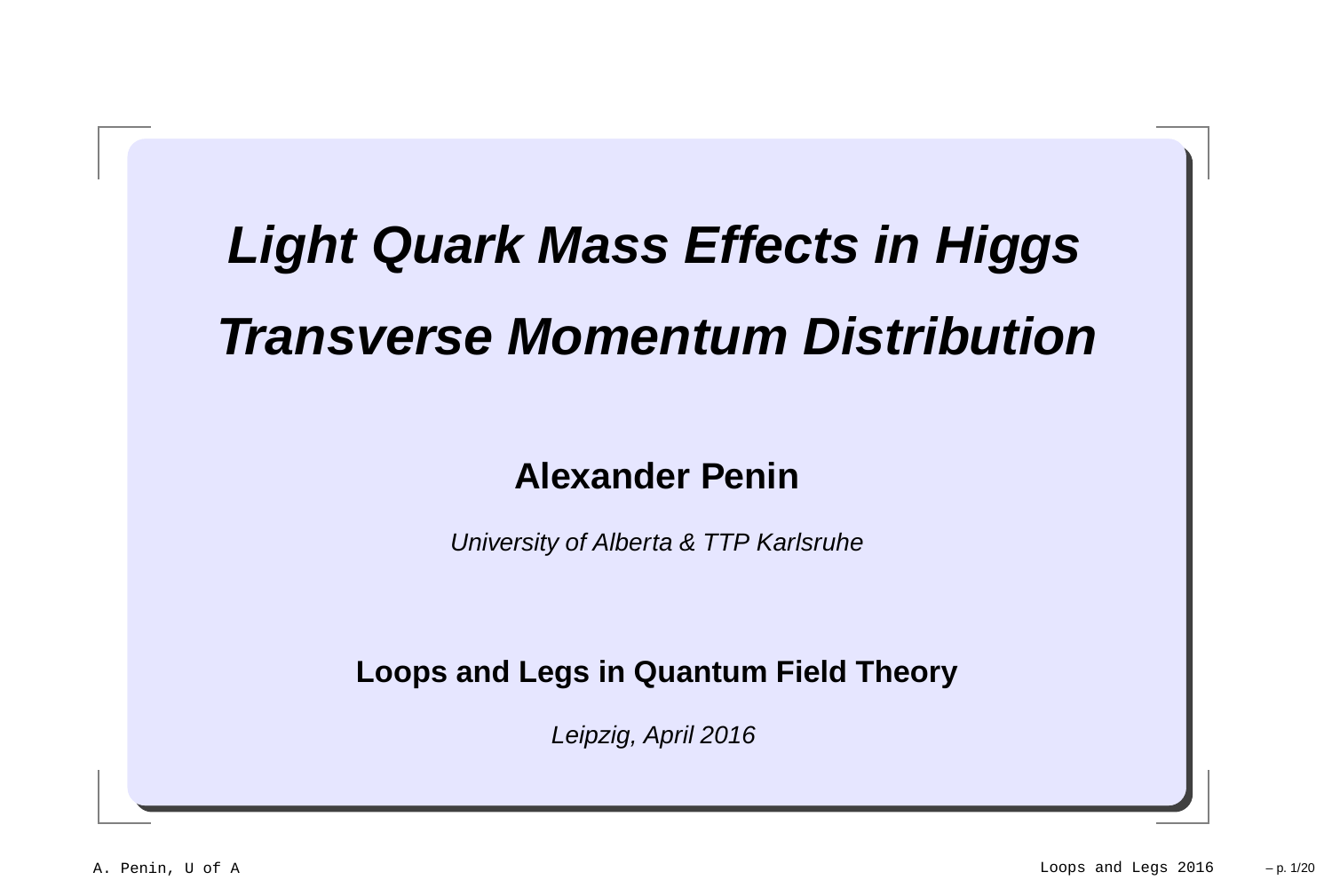# **Topics discussed**

- High-order  $b$ -quark effect in Higgs  $+$  jet production
- Double-logarithmic approximation
	- kinematics and helicity amplitudes
	- Non-Sudakov double logarithms
- High-order Abelian terms
	- two-loop result
	- all-order resummation
- Numerics for  $d\sigma_{pp \to H+j}/dp_\perp^2$

Based on: K. Melnikov, A. Penin, arXiv:1602.09020 [hep-ph]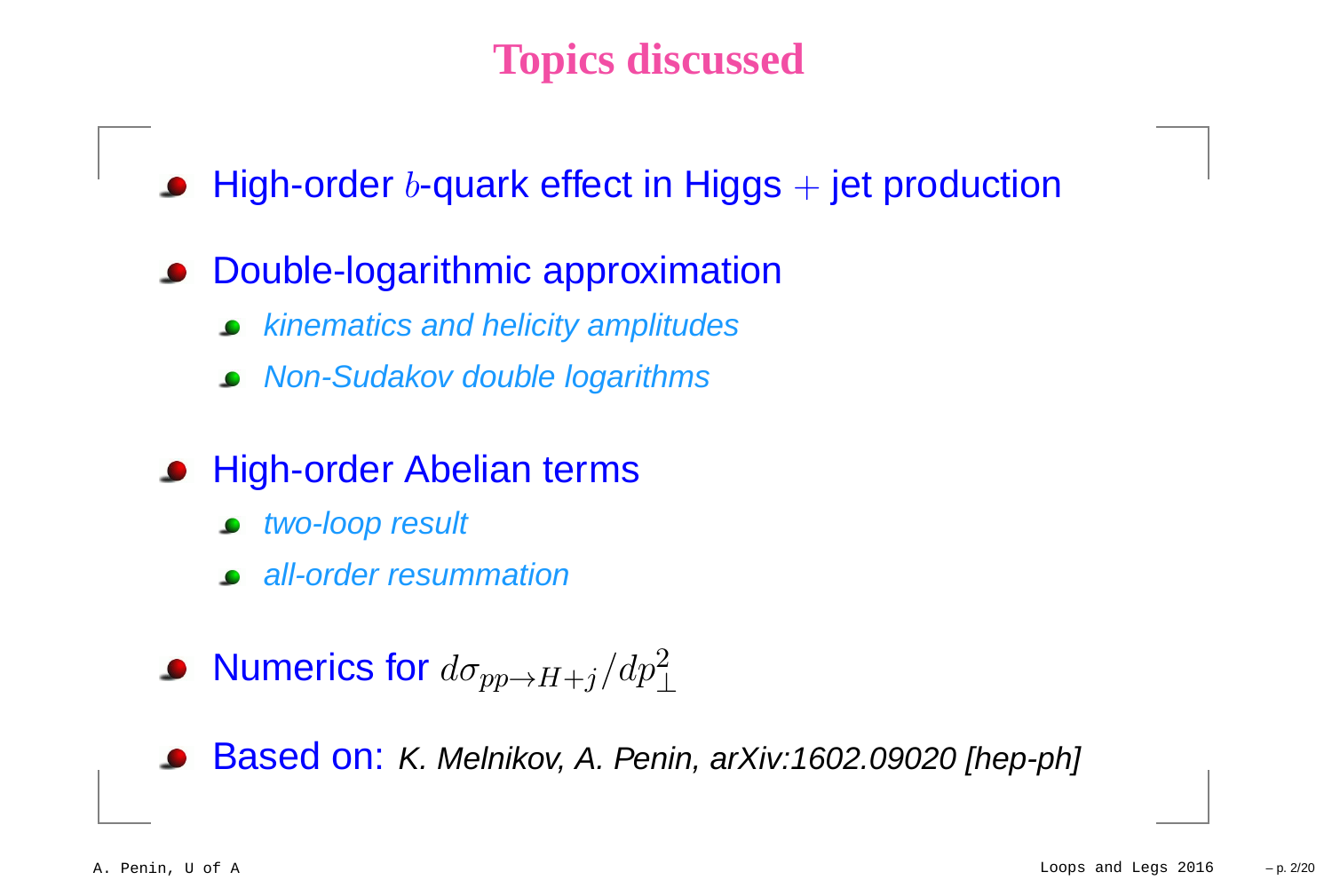**Higgs production at LHC**

**S** Experiment

Discovery mode➪ Precision measurements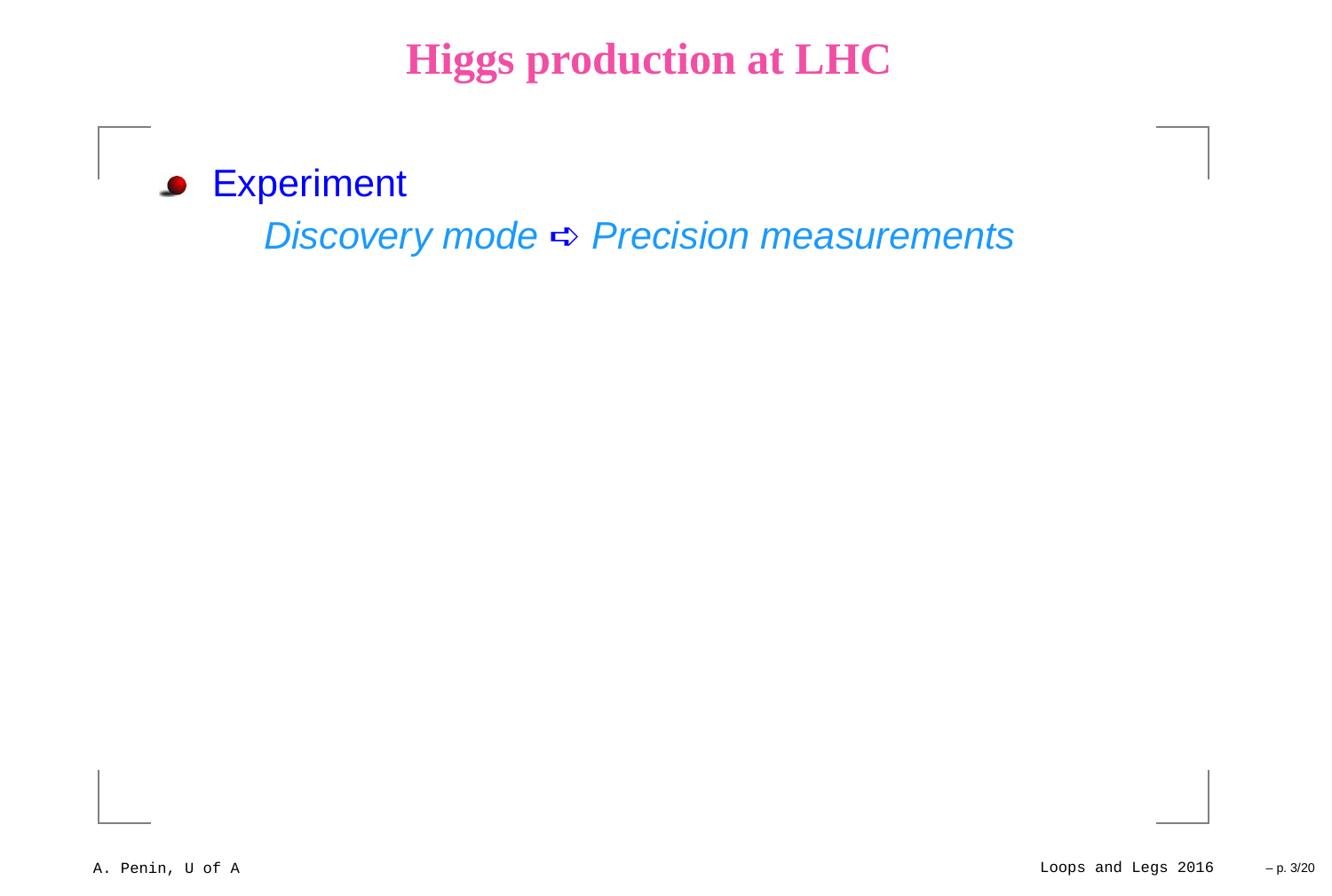# **Higgs production at LHC**

#### **Experiment**  $\bullet$

Discovery mode➪ Precision measurements

# • Theory (heavy top)

Total cross section at NNNLO

Anastasiou, Duhr, Dulat, Herzog, Mistlberger, Phys.Rev.Lett. **<sup>114</sup>** (2015) <sup>212001</sup>

**Higgs plus jet at NNLO** 

Boughezal, Caola, Melnikov, Petriello, Schulze, Phys.Rev.Lett. **<sup>115</sup>** (2015) <sup>082003</sup>

➥ percent accuracy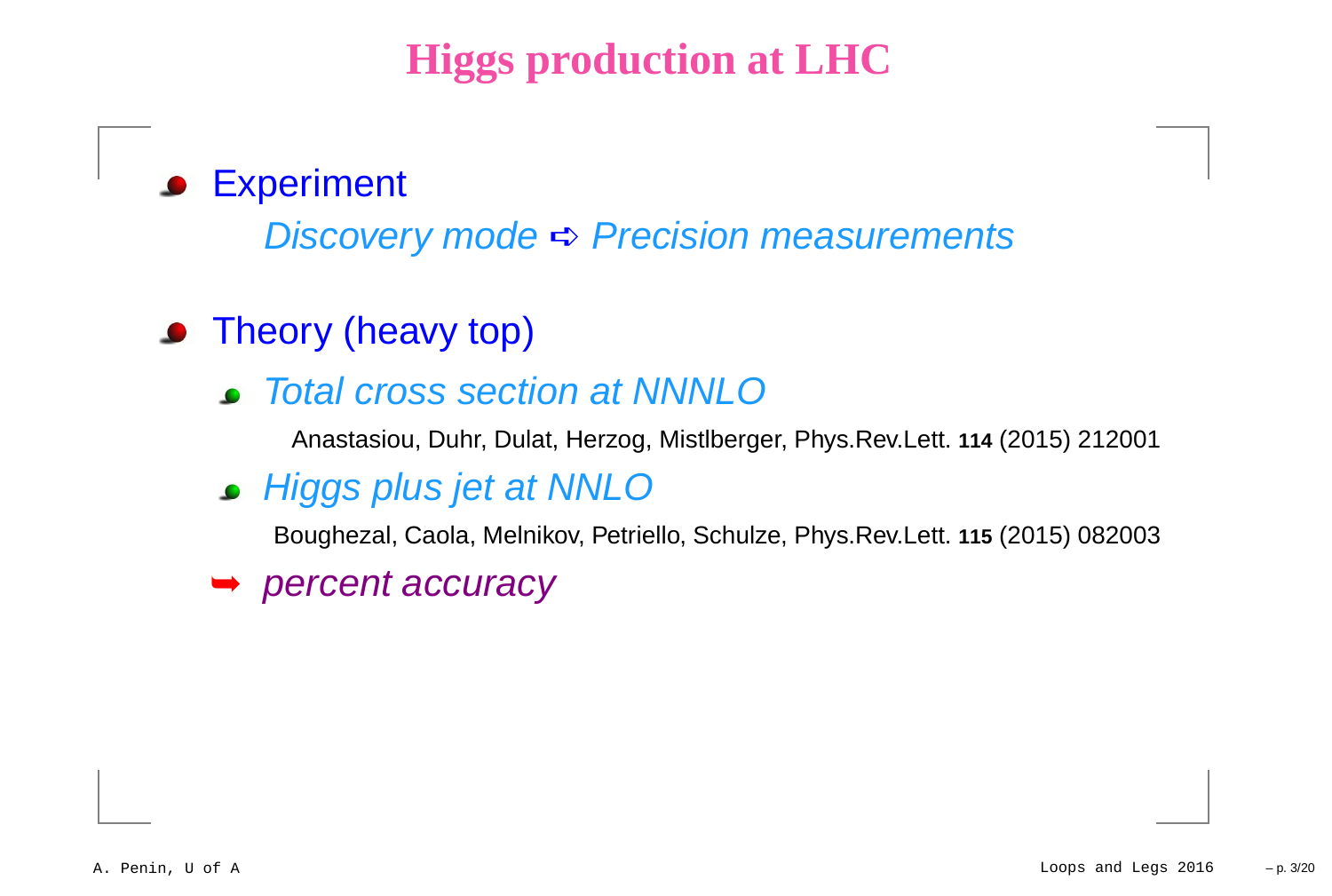# **Higgs production at LHC**

# **Experiment**

Discovery mode➪ Precision measurements

# • Theory (heavy top)

Total cross section at NNNLO

Anastasiou, Duhr, Dulat, Herzog, Mistlberger, Phys.Rev.Lett. **<sup>114</sup>** (2015) <sup>212001</sup>

Higgs plus jet at NNLO

Boughezal, Caola, Melnikov, Petriello, Schulze, Phys.Rev.Lett. **<sup>115</sup>** (2015) <sup>082003</sup>

➥ percent accuracy

### **•** Fine effects become relevant

- bottom-quark loop contribution beyond NLO/LO
- ➥important for differential distributions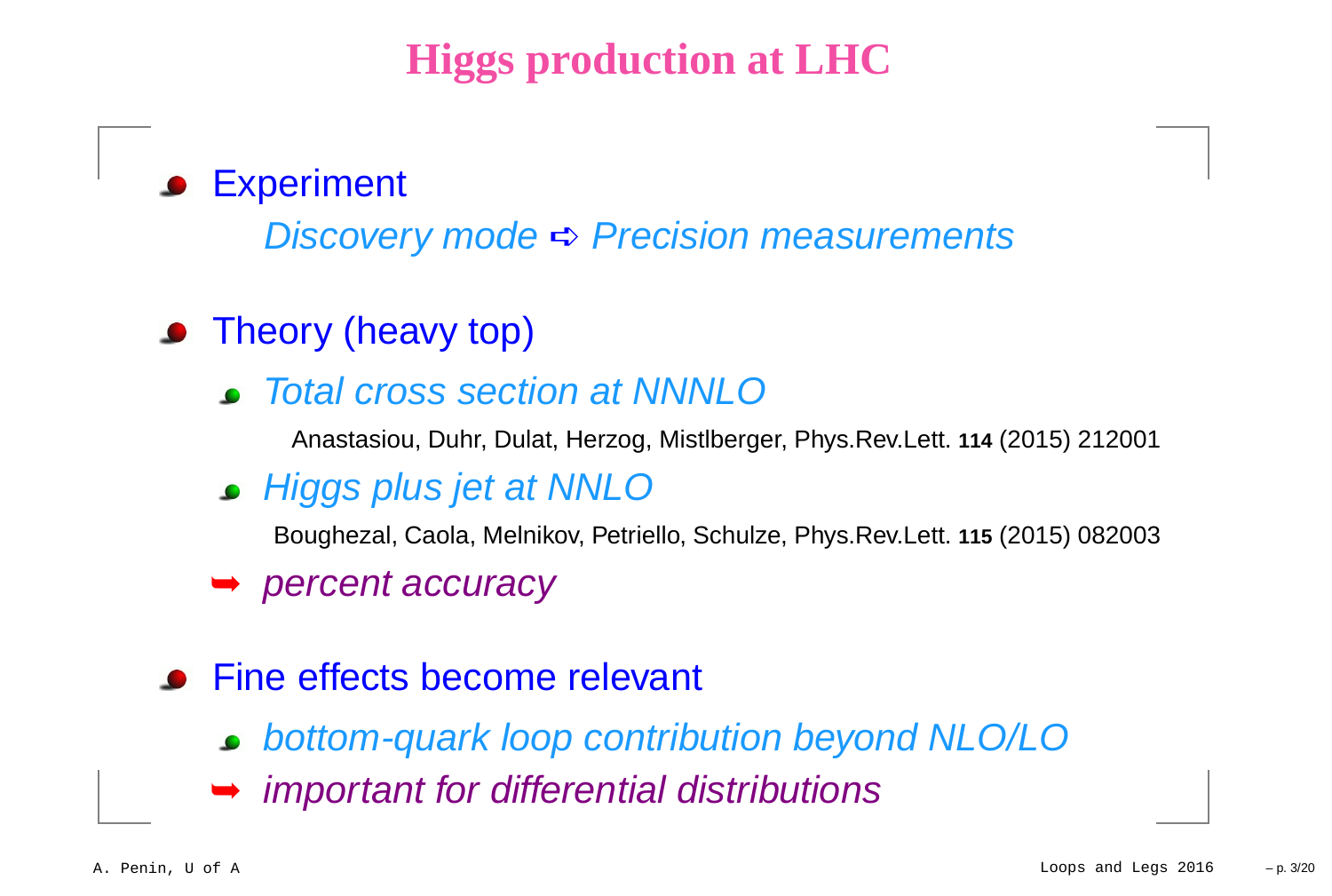# **Higgs production in gluon fusion**

#### Quark loop mediated amplitude $\bullet$

$$
M(gg \to H) \propto m_H^2 \quad \text{for } m_q \gg m_H
$$

 $M(gg\to H) \propto m_q^2$  $\frac{2}{q}$   $\ln^2$  $^2(m_F^2$  $\frac{2}{H}/m_q^2$  ${2 \choose q}$  for  $m_q \ll m_H$ 

# NLO bottom-loop contribution to  $gg \to Hg$

- α $\frac{\alpha_s}{4\pi}$  $\,m$ 2 $\frac{m_b}{m}$ h $\ln^4$  $^4(m_h^2$  $\frac{2}{h}/m_q^2$  $q^2_q$ )  $\approx$  2% of leading top-loop result
- new kind of double logs  $\ln^2$  (p2 $^2_\perp/m_b^2$  $\left(\begin{matrix} 2 \ b \end{matrix}\right)$
- ➥changes the shape of  $p_{\perp}$ -distribution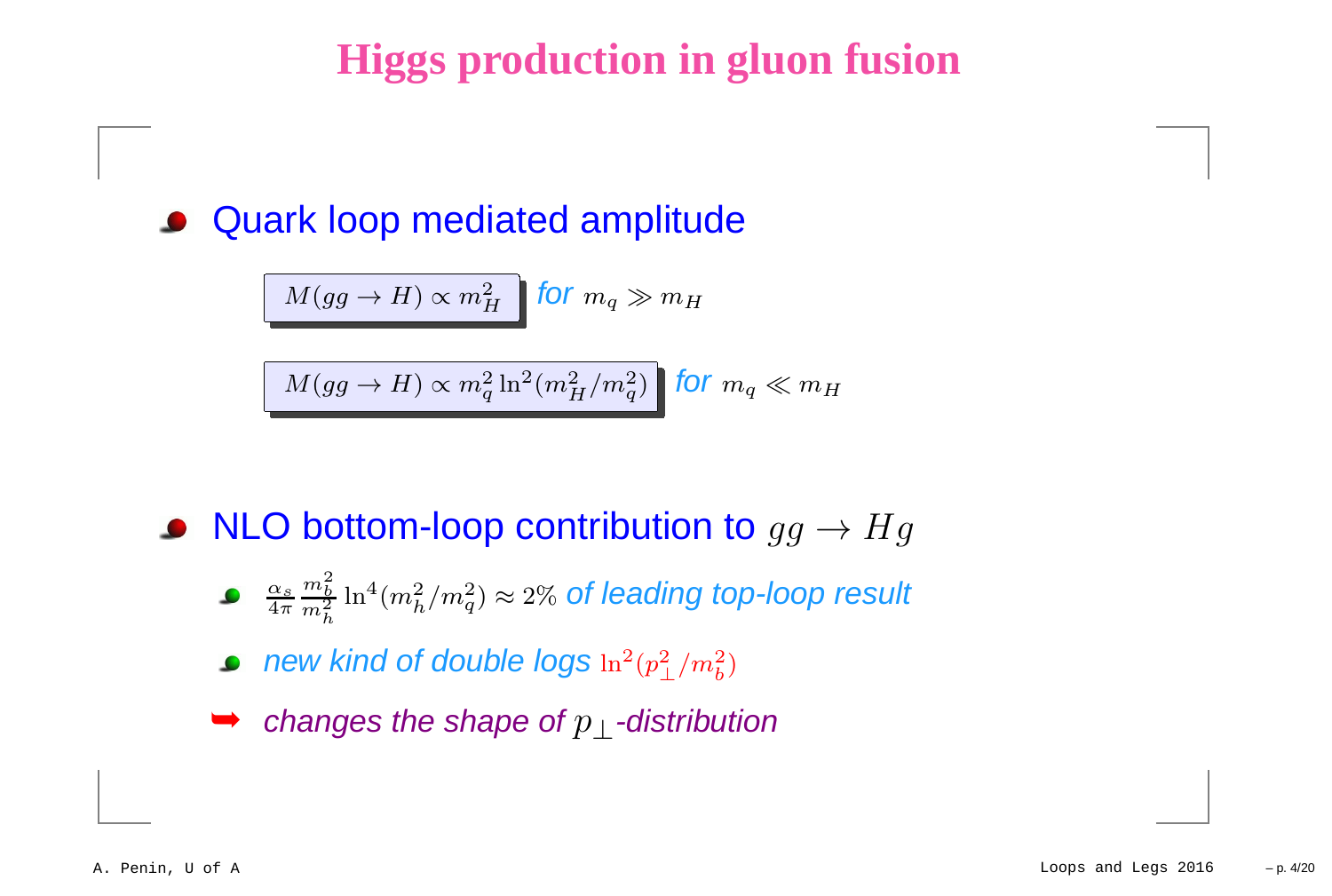# **Bottom-loop contribution beyond NLO/LO**

#### **Some recent development**

- D. de Florian, G. Ferrera, M. Grazzini and D. Tommasini, JHEP **<sup>1111</sup>** (2011) <sup>064</sup>
- M. Grazzini and H. Sargsyan, JHEP **<sup>1309</sup>** (2013) <sup>129</sup>
- H. Mantler and M. Wiesemann, Eur. Phys. J. C **<sup>73</sup>** (2013) <sup>2467</sup>
- A. Banfi, P. F. Monni and G. Zanderighi, JHEP **<sup>1401</sup>** (2014) <sup>097</sup>
- E. Bagnaschi and A. Vicini, JHEP **<sup>1601</sup>** (2016) <sup>056</sup>
- R. Mueller and D. G. Oeztuerk, arXiv:1512.08570 [hep-ph]
- R. Frederix, S. Frixione, E. Vryonidou and M. Wiesemann, arXiv:1604.03017 [hep-ph]

...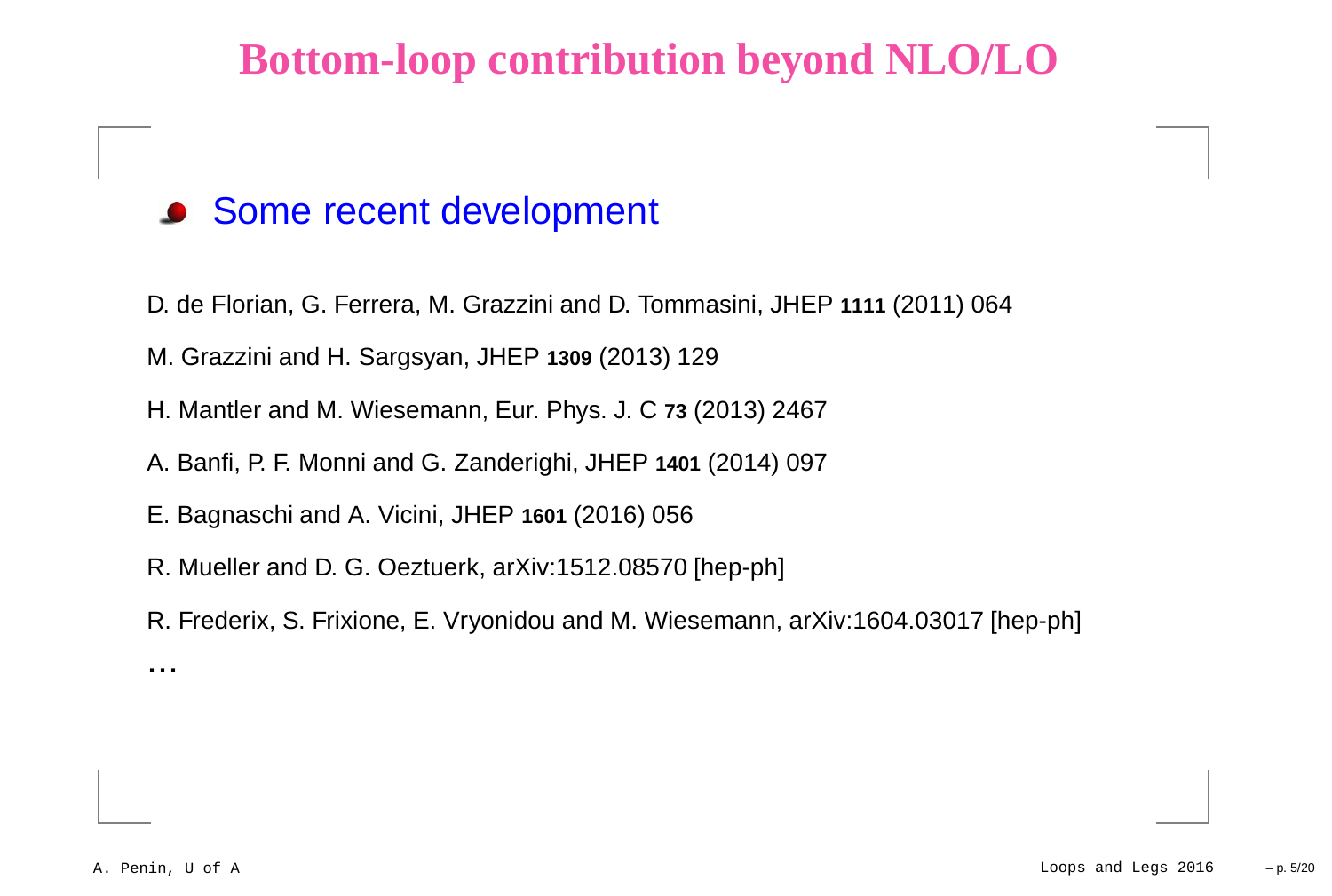# **Higgs production with transverse momentum**

Kinematics of soft emission  $g_1g_2\to Hg$ 3

> $m_b \ll E_3 \ll E_{1,2} \sim m_H \longrightarrow m_b^2$  $\textstyle{p\atop b}\ll p_\perp^2$  $_{\perp}^2\ll m_P^2$ H

**• Double logarithmic approximation** 

**Small parameter** 

$$
\frac{m_b}{E_3} \sim \frac{E_3}{E_{1,2}} \sim \lambda \ll 1,
$$

series for the amplitude

$$
\mathcal{M}_{gg \to Hg} = \frac{g_s}{\lambda} \sum_{n=1}^{\infty} C_n \alpha_s^n \ln^{2n}(\lambda) + \dots
$$

➥ $\blacktriangleright$  maximal Abelian part of  $\;C_n\;$  for all  $\;n\;$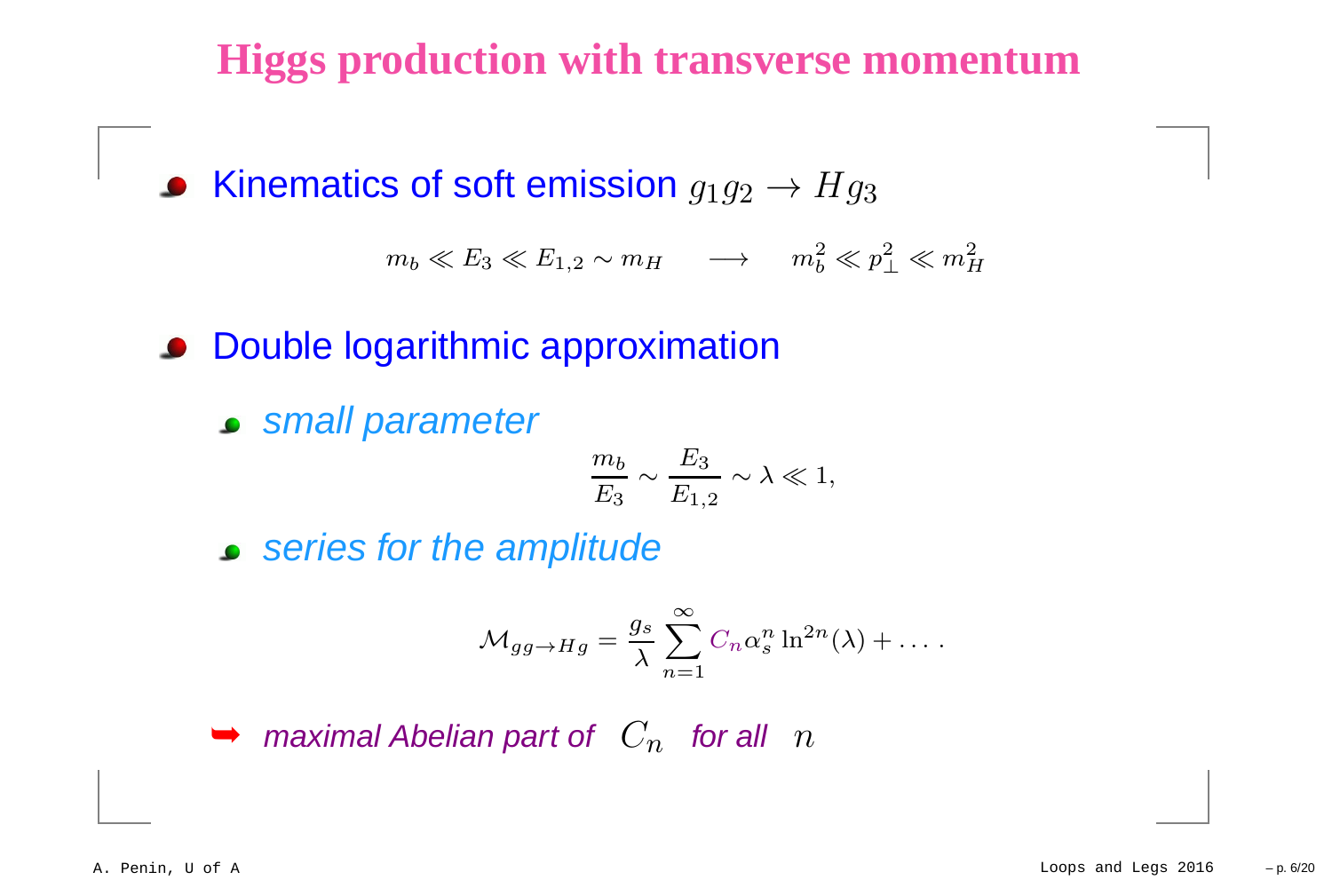# $gg \to Hg$  **helicity amplitudes**

**• Two independent helicity amplitudes** 

$$
M_{+++}^{\text{soft}} \propto A_{+++}(x, \tau, \zeta) = \sum_{n=0}^{\infty} x^n A_{+++}^{(n)}(\tau, \zeta)
$$

 $A_{+++}$  are dimensionless functions of logarithmic variables:

$$
\tau = \ln(m_b^2/p_\perp^2)/L, \qquad \zeta = \ln(u/t)/L, \qquad x = \frac{C_F \alpha_s}{2\pi}L^2
$$

where  $L = \ln(m_b^2 / s),$   $0 < \tau, |\zeta| < 1,$   $x \sim 1$ 

#### **• Leading contribution to the cross section**

$$
d\sigma_{gg\to Hg} = d\sigma_{gg\to Hg}^{(0)} \times \left[1 - \frac{3}{2} \frac{m_b^2}{m_H^2} L^2 (A_{+++} - A_{++-}) + \mathcal{O}(m_b^4)\right],
$$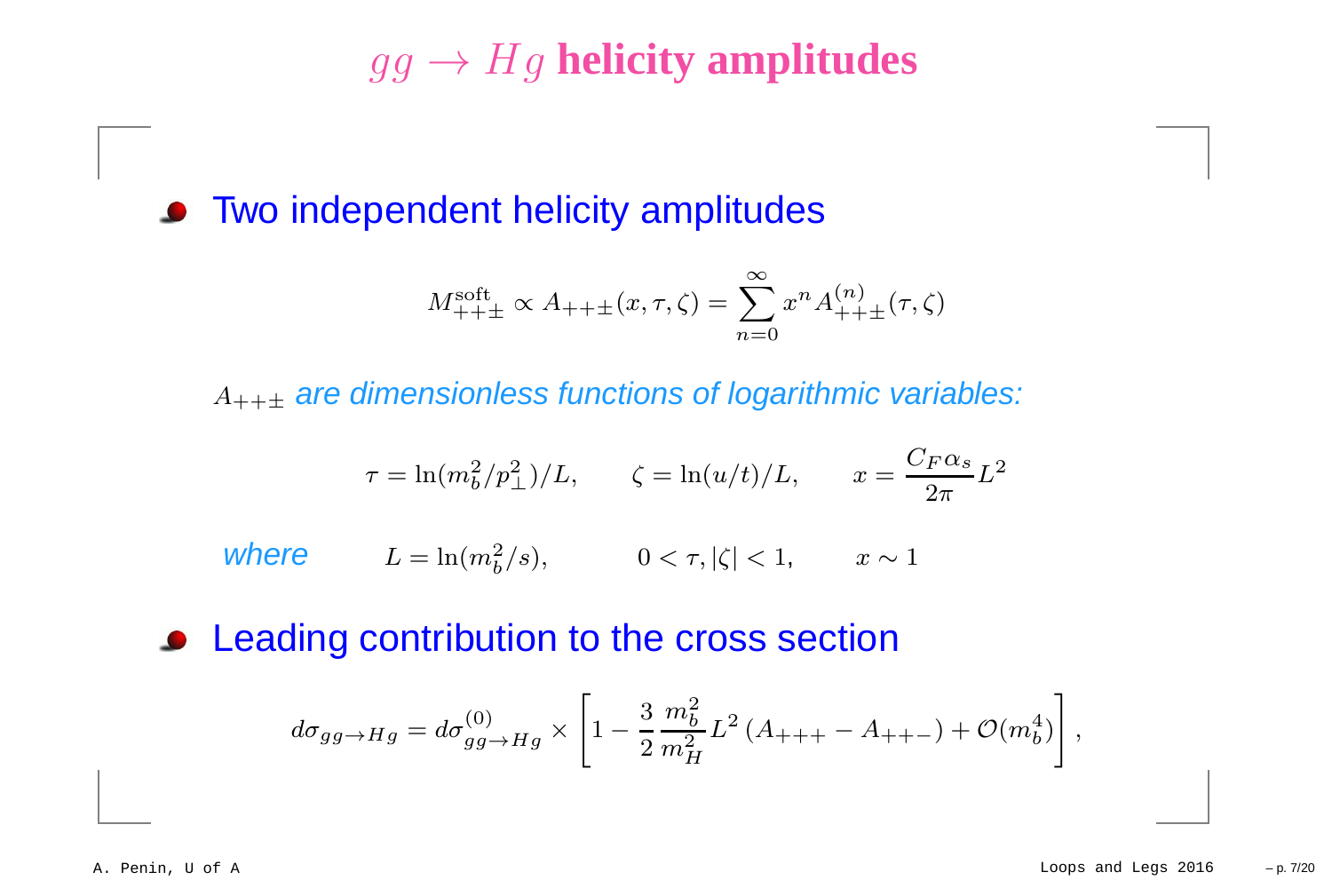# **One-loop amplitudes**



exact result: U. Baur, E. W. N. Glover, Nucl. Phys. **B339** (1990) <sup>38</sup>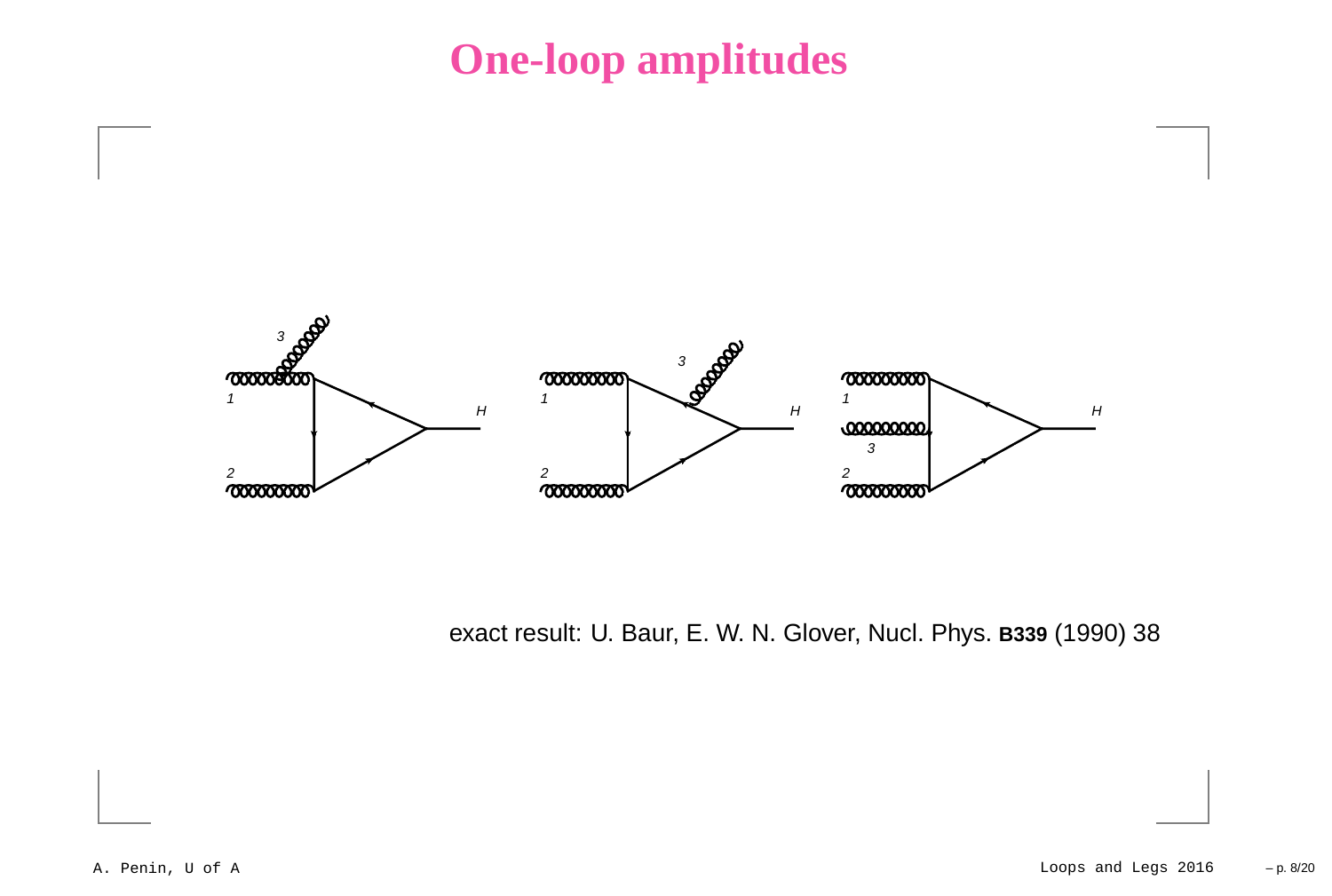**One-loop amplitudes**

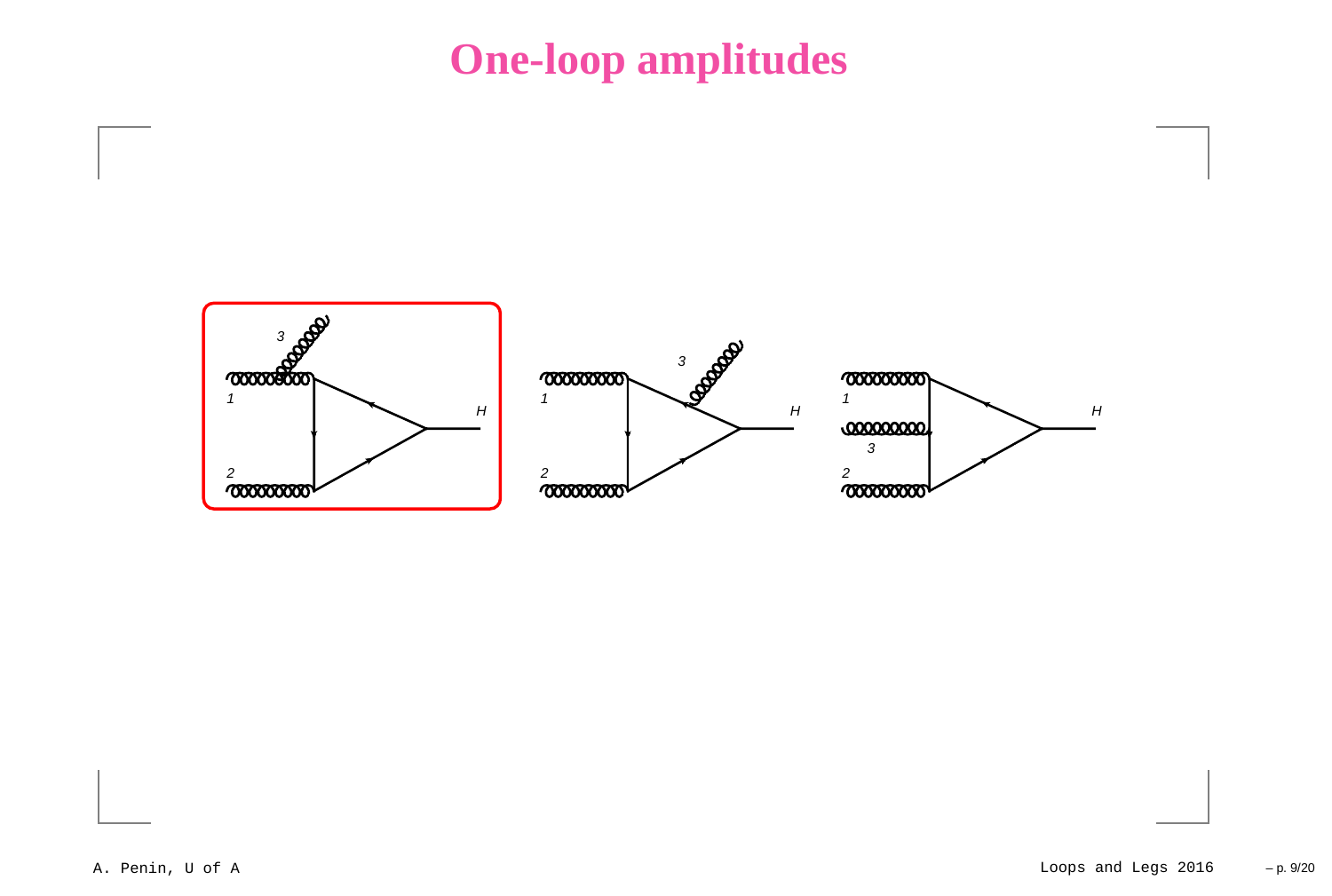#### **Evaluation of double logs**

#### Soft "scalar" quark exchange

$$
\frac{\hat{l} + m_b}{l^2 - m_b^2 + i0} \rightarrow \frac{m_b}{l^2 - m_b^2 + i0}
$$



- **Sudakov method** 
	- Sudakov parameters:  $l = \alpha p_1 + \beta p_2 + l_\perp$

$$
\frac{1}{l^2 - m_b^2 + i0} \to -i\pi \delta(l^2 - m_b^2) = -i\pi \delta(s\alpha\beta - l^2_{\perp} - m_b^2).
$$
  

$$
\frac{1}{(p_2 - l)^2 - m_b^2} \to \frac{1}{s\alpha}, \qquad \frac{1}{(p_1 - p_3 - l)^2 - m_b^2} \to \frac{1}{t - \beta s}.
$$

double log region:  $|t|/s < \beta < 1$ ,  $m_b^2$  $\frac{2}{b}/s < \alpha < 1, \quad m_b^2$  $\frac{2}{b}/s < \alpha\beta$  $\bullet$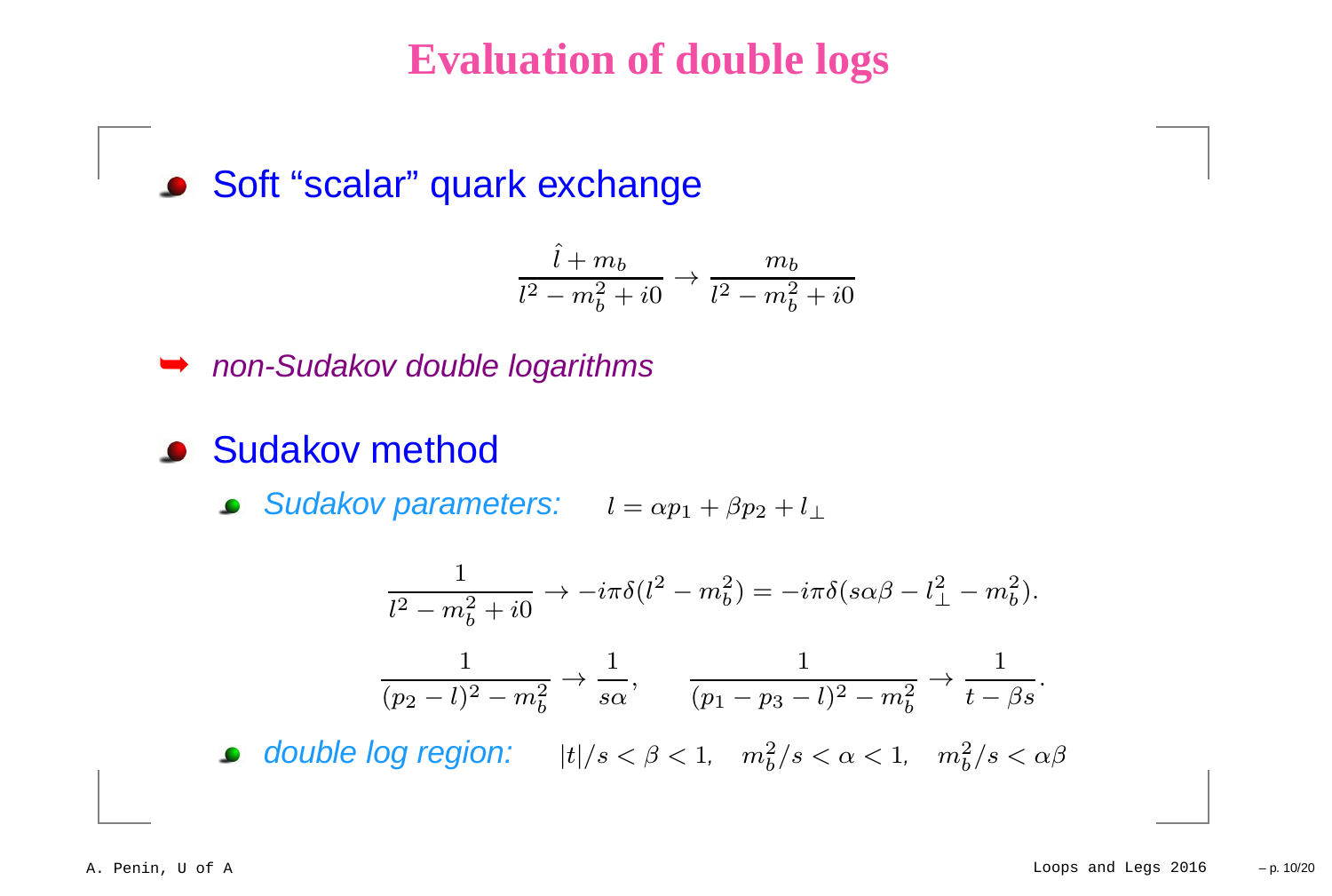## **Evaluation of double logs**

New variables  $\eta = \ln \alpha/L, \xi = \ln \beta/L$ 

- double log region:  $\eta < 1 \tau_t$ ,  $\eta + \xi < 1$ , where  $\tau_t = \ln(m_b^2)$  $\frac{2}{b}/|t| \big)$   $/L$
- **Double log coefficient**

$$
A_{+++}^{(0)} = \pm 2 \int_0^{1-\tau_t} d\eta \int_0^{1-\eta} d\xi = \pm (1-\tau_t^2)
$$

#### **Sum of all diagrams**

$$
A_{+++}^{(0)} = \pm 1 - \frac{\tau^2}{2}
$$

agrees with Baur and Glover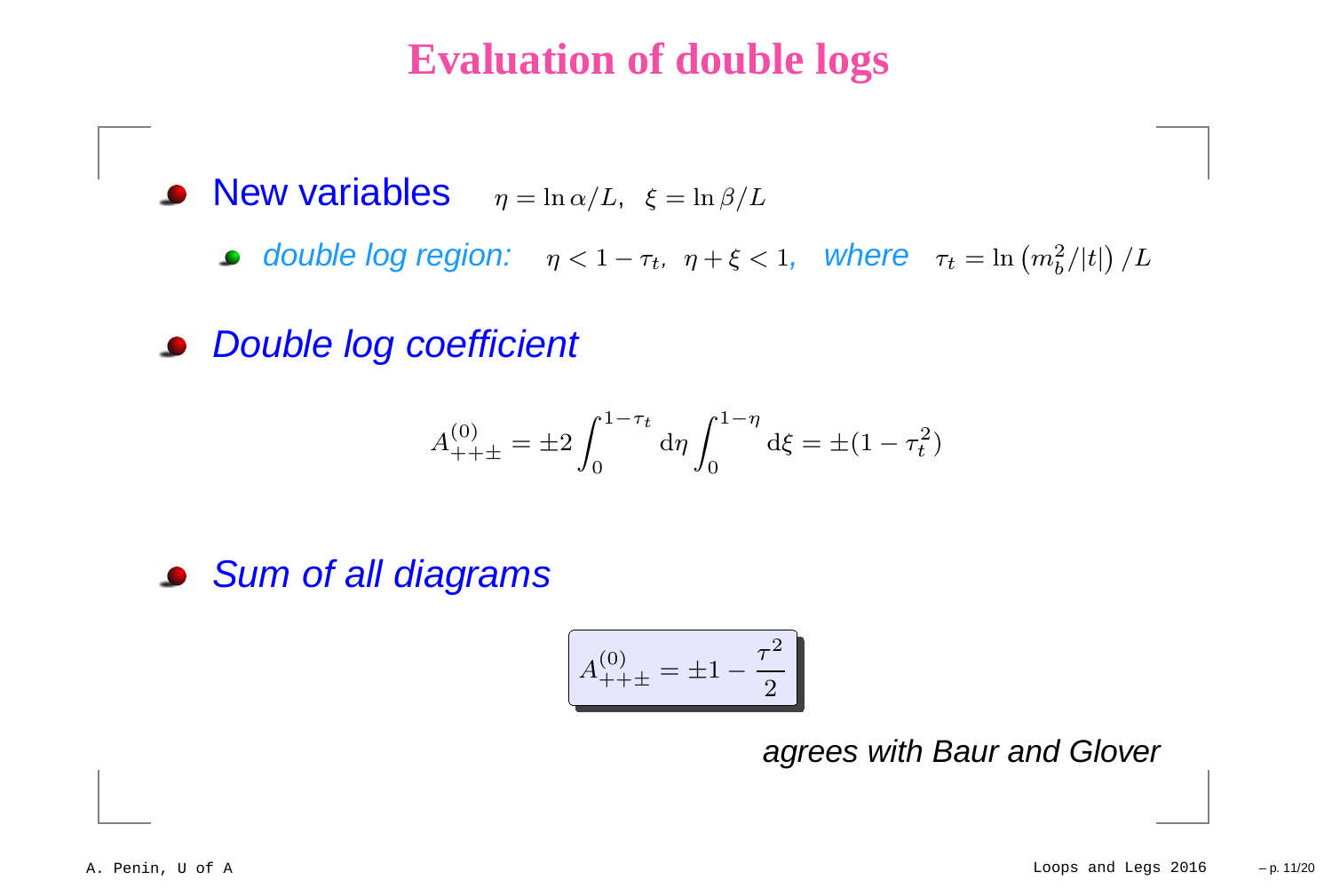# **Non-standard soft emission**

- **Color dipole emission** 
	- factorization

$$
\bullet \quad \boxed{A_{++-}=-A_{+++}}
$$

**• Emission from soft quark line** 

$$
\bullet \quad G^a_{\mu\nu} G^b_{\nu\lambda} G^c_{\lambda\mu} f^{abc}
$$

➥ no factorization!

$$
\bullet \quad \boxed{A_{+++}=0}
$$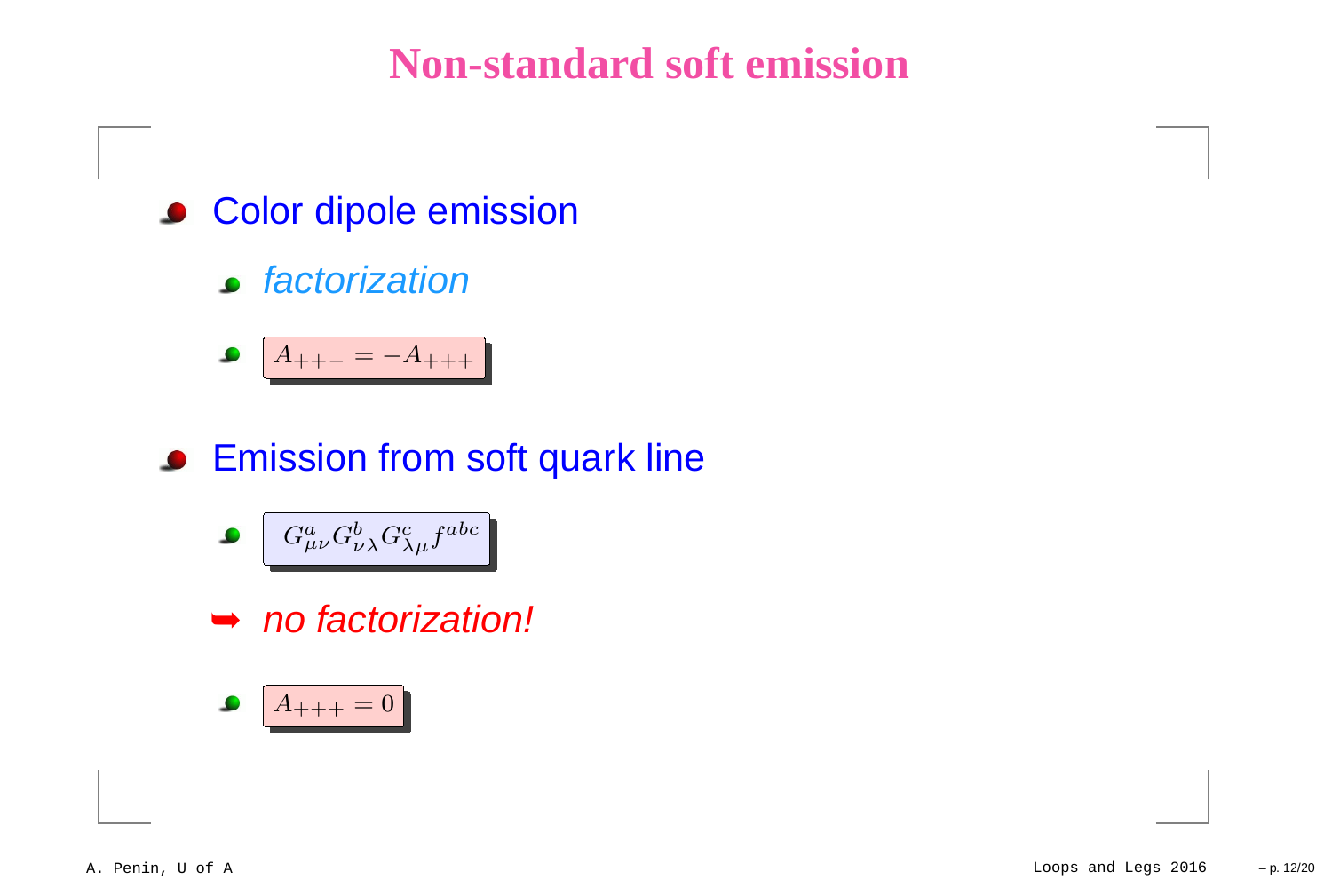# **Two-loop amplitudes**

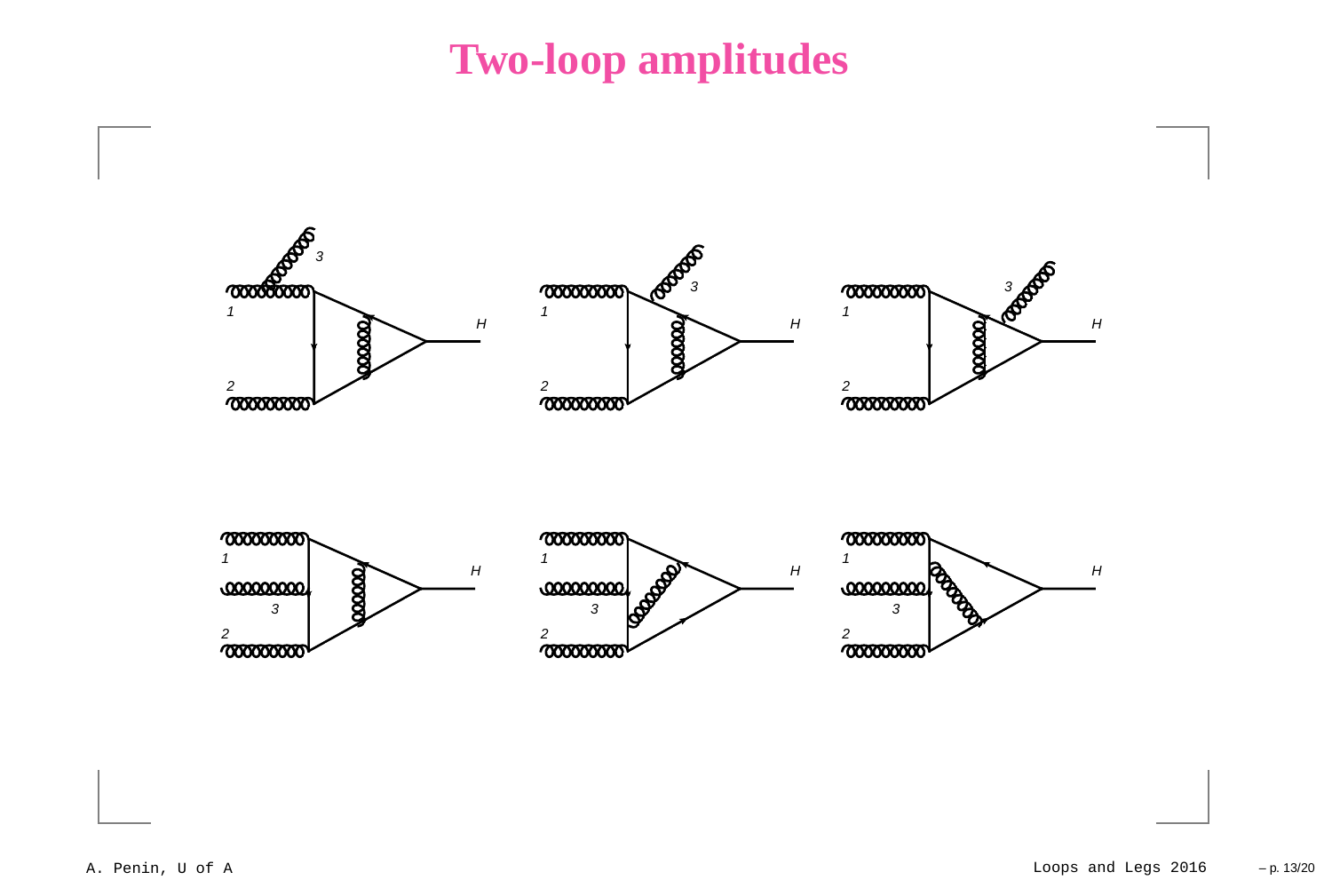# **Two-loop amplitudes**

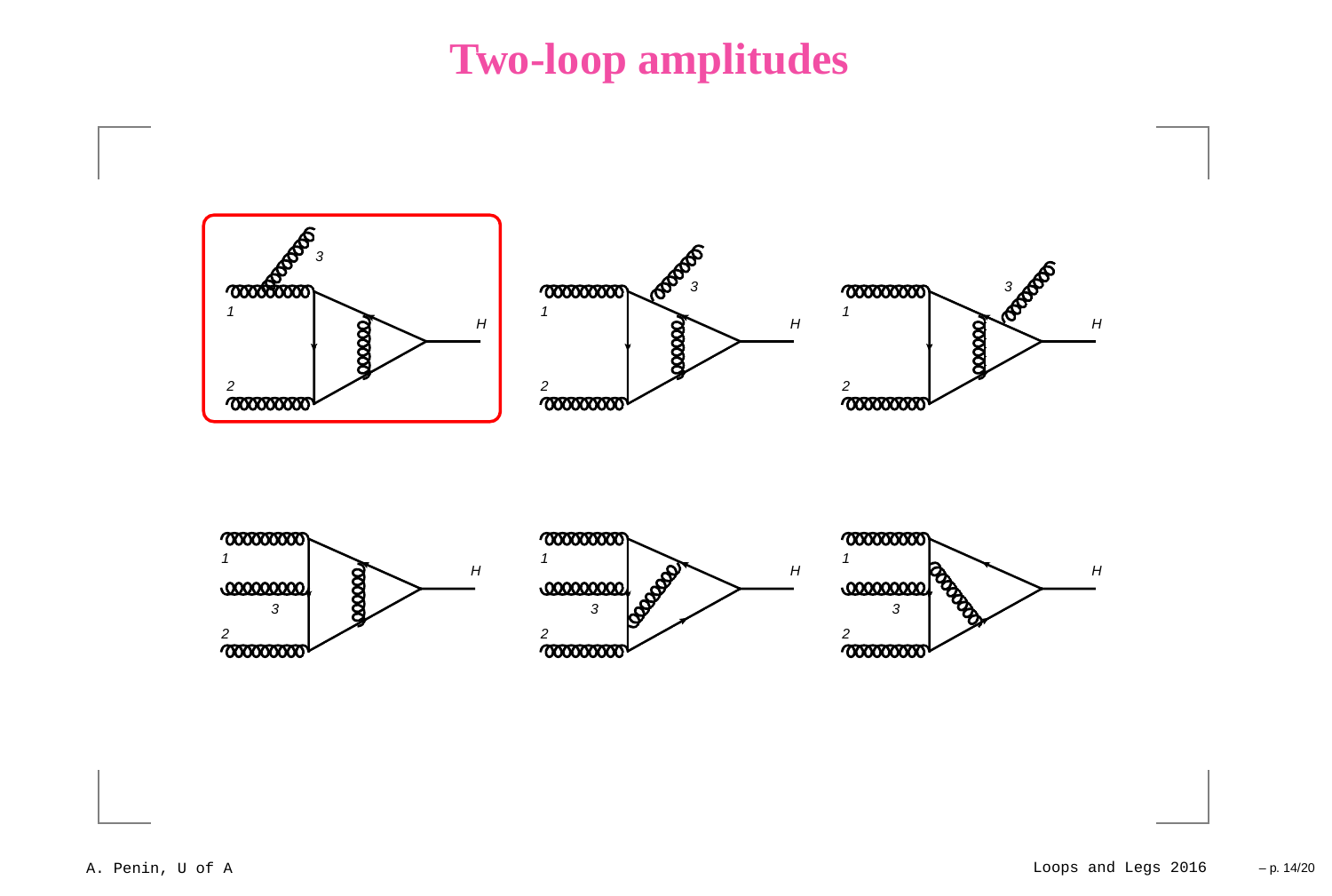### **Evaluation of double logs**

#### **Selected diagram**

$$
A_{+++}^{(1)} = \mp 2 \int_0^{1-\tau_t} d\eta \int_0^{1-\eta} d\xi \int_0^{\eta} d\eta' \int_0^{\xi} d\xi' = \mp \frac{1-4\tau_t^3 + 3\tau_t^4}{12}
$$

#### Sum of all diagrams

$$
A_{+++}^{(1)} = -\frac{2 - 3\tau^2 + 2\tau^3 + 3\tau^2\zeta^2}{24}
$$

$$
A_{++-}^{(1)} = \frac{2+3\tau^2 - 6\tau^3 + 4\tau^4 - 3\tau^2\zeta^2}{24},
$$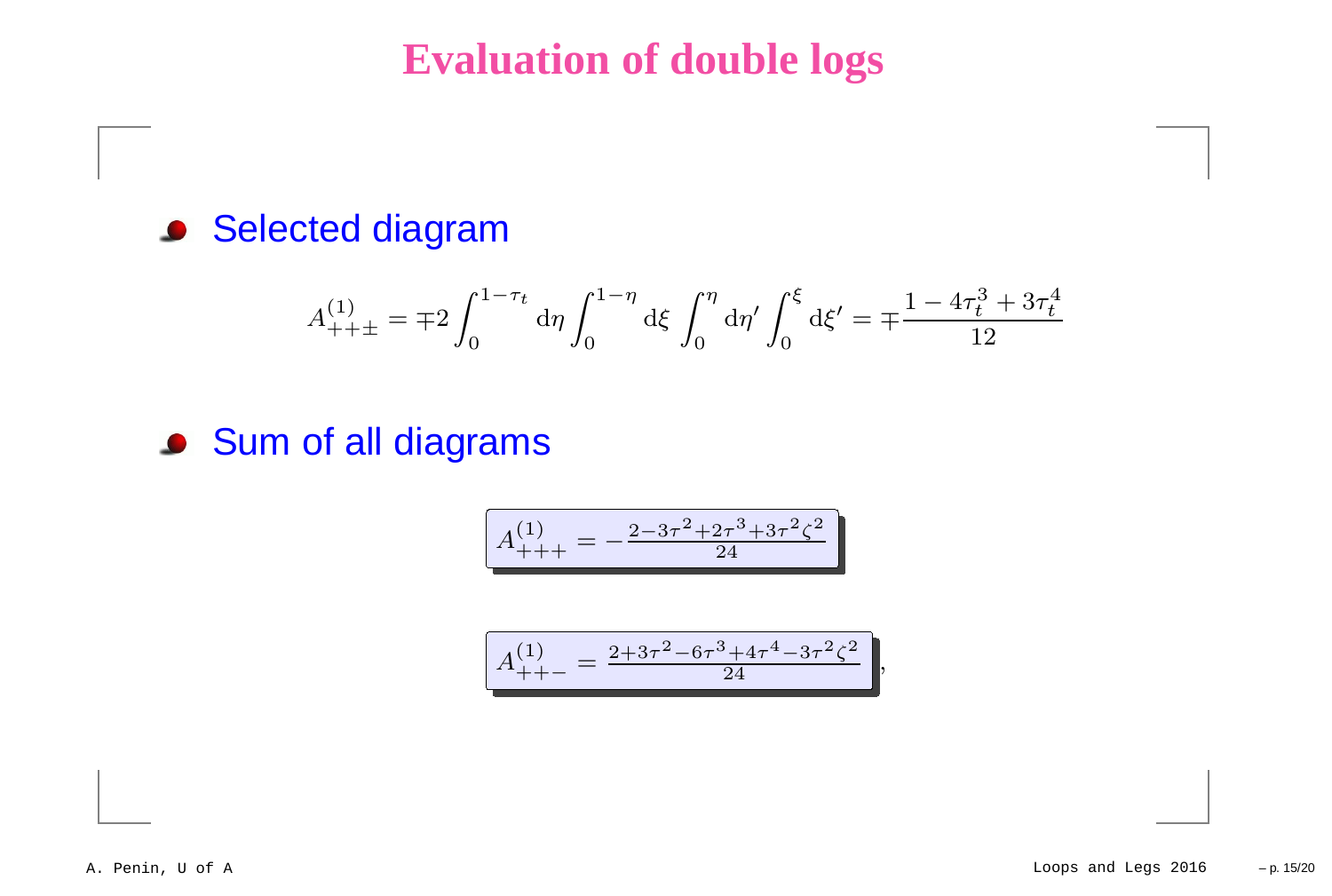### **Resummation of double logs**

Only three examples of non-Sudakov resummation

- electron-muon backward scattering
	- V. G. Gorshkov, V. N. Gribov, L. N. Lipatov and G. V. Frolov, Yad. Fiz. **6** (1967) <sup>129</sup>
- **•** Higgs two-photon width

M. I. Kotsky and O. I. Yakovlev, Phys. Lett. **B418** (1998) <sup>335</sup>

Dirac form factor in QED (power suppressed contribution)

A. A. Penin, Phys. Lett. **B745** (2015) <sup>69</sup>

- Higher order double logs are due to soft gluons
	- → Abelian part  $\Rightarrow$  factorization/exponentiation of soft photons
	- e.g. for the selected topology

$$
A_{+++} = \pm 2 \int_0^{1-\tau_t} d\eta \int_0^{1-\eta} d\xi \, e^{-x\xi\eta} = \pm 2 \int_0^{1-\tau_t} \frac{1 - e^{-x\eta(1-\eta)}}{x\eta} d\eta.
$$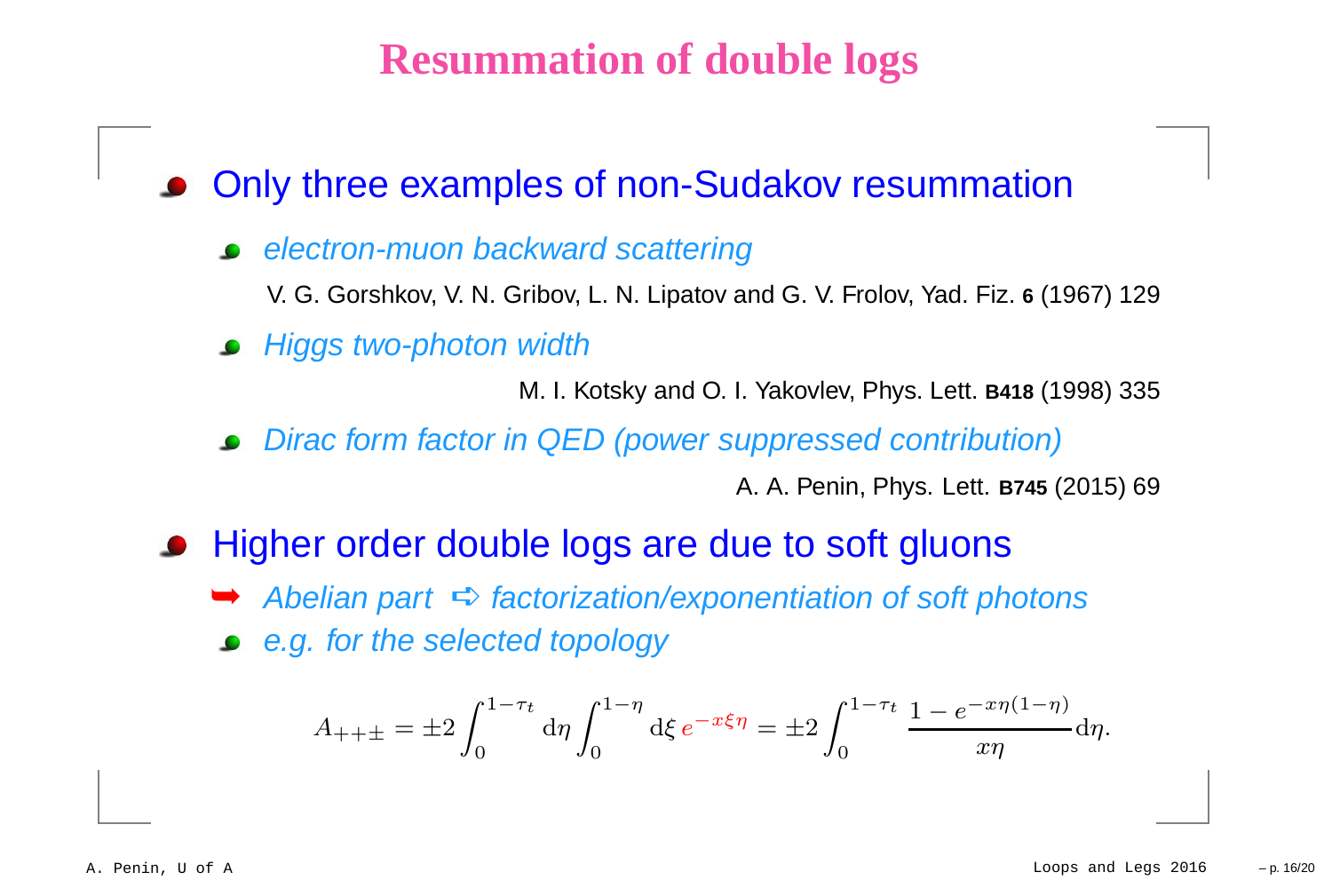#### **All-order cross section**

**• Partonic cross section** 

$$
d\sigma_{gg\to Hg} = d\sigma_{gg\to Hg}^{(0)} \times \left[1 - \frac{3}{2} \frac{m_b^2}{M_H^2} L^2 f(x, \tau, \zeta) + \mathcal{O}(m_b^4)\right]
$$

$$
f = 2 - \frac{x}{6} \left( 1 - \tau^3 + \tau^4 \right) + \frac{x^2}{24} \left( \frac{4}{15} - \tau^3 + 2\tau^4 - \frac{7\tau^5}{5} + \frac{2\tau^6}{5} + \zeta^2 \left( \tau^3 - \tau^4 \right) \right) + \dots
$$

#### **• Hadronic cross section**

$$
\frac{d\sigma_{pp \to H+j}}{dp_{\perp}^2} = \frac{d\sigma_{pp \to H+j}^{(0)}}{dp_{\perp}^2} \left\{ 1 - \frac{3m_b^2}{m_H^2} L^2 \left[ 1 - \frac{x}{12} \left( 1 - \tau^3 + \tau^4 \right) + \frac{x^2}{48} \left( \frac{4}{15} - \tau^3 + 2\tau^4 - \frac{7\tau^5}{5} + \frac{2\tau^6}{5} \right) + \mathcal{O}(x^3) + \mathcal{O}(m_b^4) \right\}
$$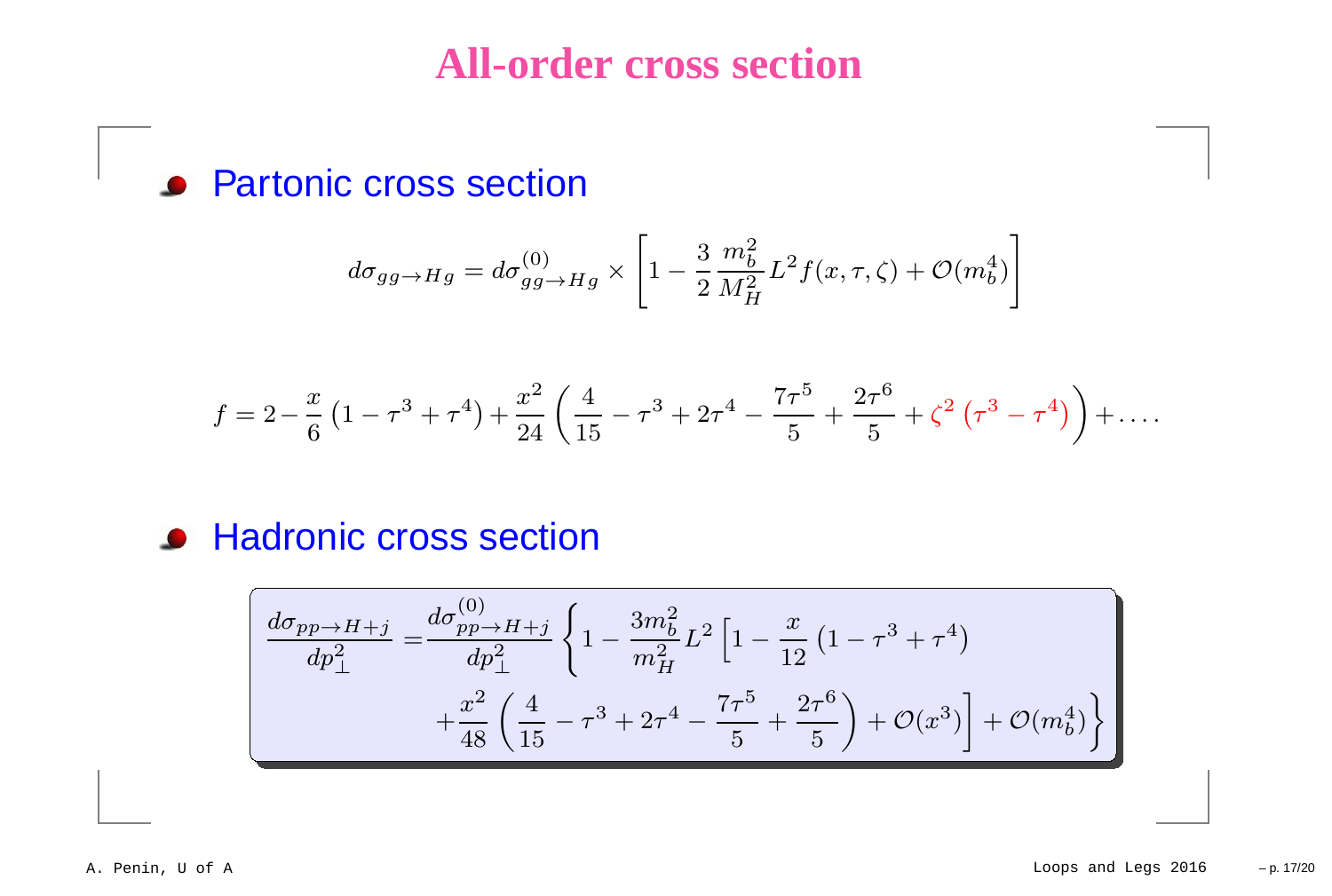### **Numerics**

The bottom-loop correction in percent to the top-loop contribution



NLO Abelian correction:  $+1.5\%$  and  $0.2\%$  variation Full NLO correction:  $\sim 3\%$  and  $\sim 0.4\%$  variation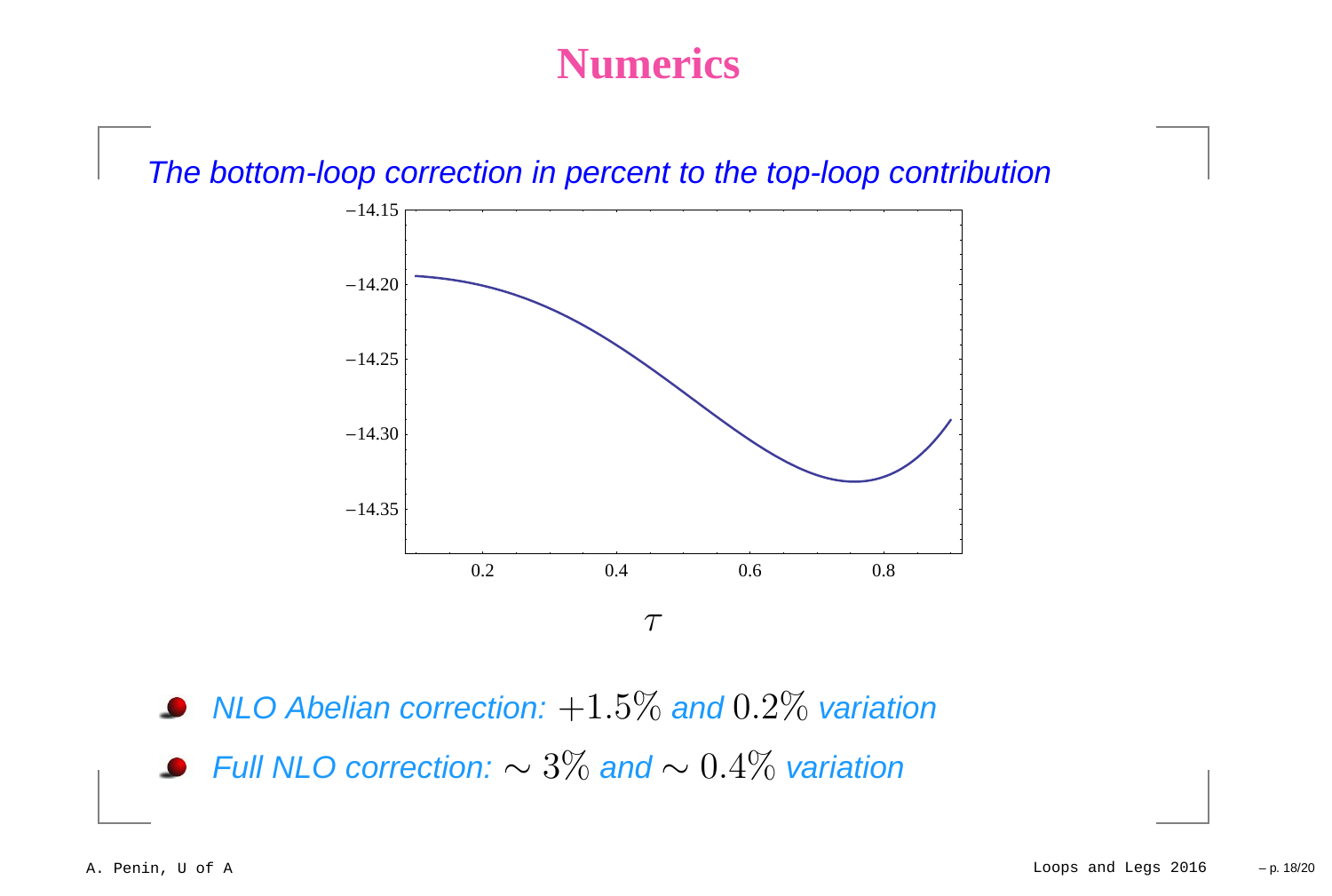## **Dirac form factor at high energy**

$$
F_1 \propto \sum_{n=0}^{\infty} (m_e^2/s)^n F_1^{(n)}(x)
$$

**Sudakov form factor:** 

$$
F_1^{(0)} = e^{-x}
$$

Sudakov (1956)





Penin (2015)

➥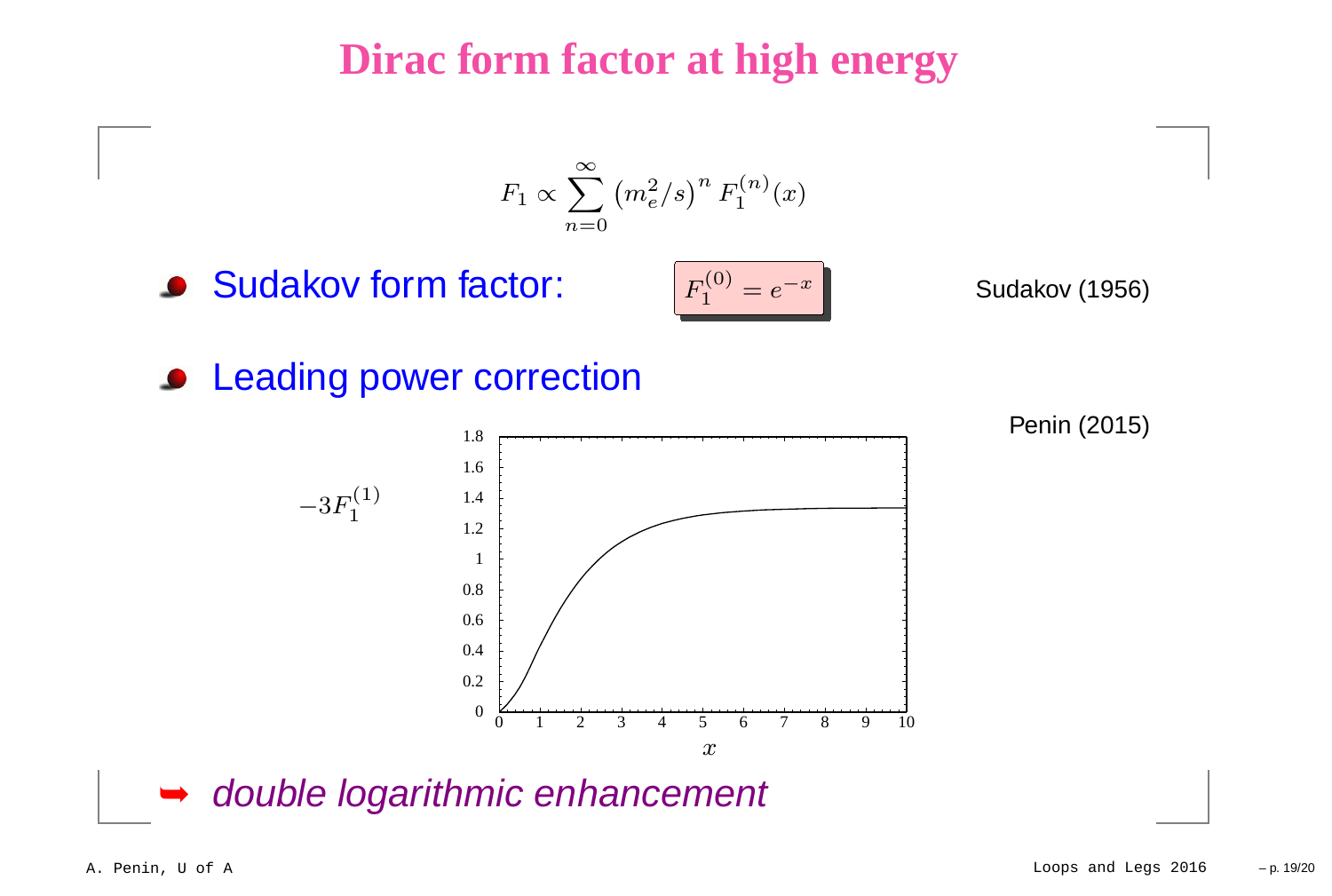# **Summary**

Bottom quark effects in Higgs  $p_\perp$ -distribution  $\bullet$ 

- Method of calculation for NLO double logs
- All-order resummation of Abelian terms
	- Corrections saturated by two-loop term $\bullet$
	- Strong cancellation of  $p_\perp$ -dependence  $\bullet$
- non-Abelian NLO term to be computed